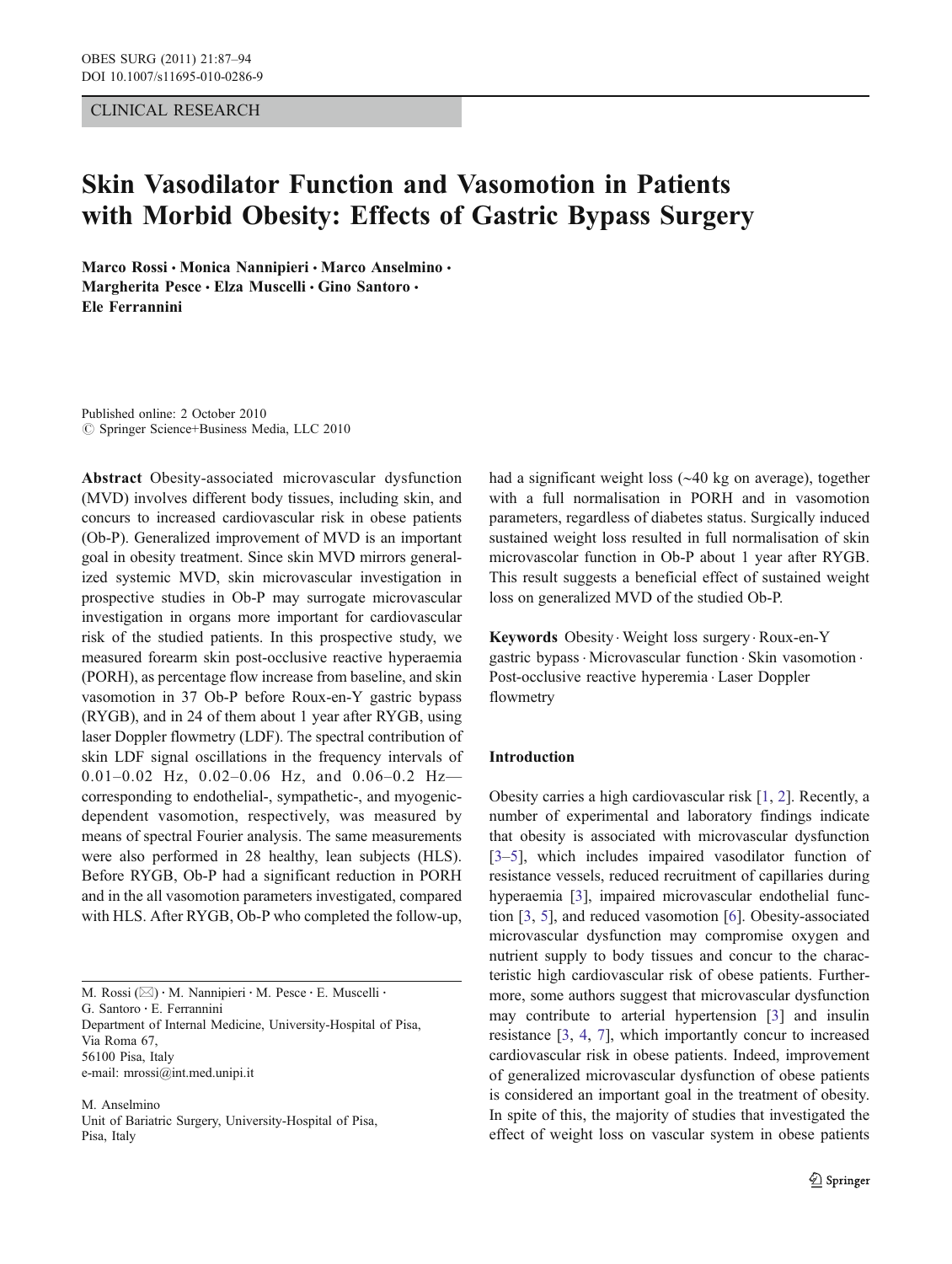were focused on conduit arteries [\[8](#page-6-0)–[10\]](#page-6-0). Only one recent study in obese patients [\[11](#page-6-0)] investigated the effect of surgically induced weight loss on endothelial-dependent and endothelial-independent vasodilator response at the level of skeletal muscle microcirculation.

Recently, skin microcirculation has emerged as an accessible and potentially representative vascular bed to examine the mechanisms of microcirculatory function and dysfunction [\[12](#page-6-0)]. Pathology-induced skin microvascular dysfunction (including impaired vasodilator function and reduced vasomotion) is evident in the skin microcirculation [[13](#page-6-0)–[15](#page-6-0)], and it has been suggested to mirror generalized systemic microvascular dysfunction in magnitude and underlying mechanisms [\[12](#page-6-0), [16](#page-6-0)]. Therefore, investigation of skin microcirculation in prospective studies involving obese patients may surrogate the study of microvascular function in other body tissues, such as the myocardium, which are more important for the cardiovascular risk of obese patients.

Thus, the aim of this prospective study was to investigate the long-term (1 year) effect of weight loss induced by Roux-en-Y gastric bypass (RYGB) on skin vasodilator function and on skin vasomotion in morbidly obese patients in order to argue its impact on the overall microvasculature of the investigated patients.

# Materials and Methods

# Study Design and Subjects

In this prospective study, we planned to involve severely obese subjects consecutively selected from January 2008 to June 2008, from patients who attended our Department. Patients were selected on the basis of the following criteria: to be candidate to RYGB in the following 3 weeks from the recruitment, aged between 30 and 60 years, BMI≥40 kg/m<sup>2</sup>, with or without associated comorbility such as hypertension, type 2 diabetes, dyslipidemia, or obstructive sleep apnea syndrome.

Obese patients were grouped as diabetic or non-diabetic based on ADA criteria [\[17](#page-6-0)]. Diabetic subjects who were not taking insulin were considered to have type 2 diabetes (T2DM), as well as insulin-taking diabetic subjects whose age of diabetes onset was ≥40 years. Subjects with a history of alcohol abuse, end-stage renal disease, cardiac failure, HVB or HCV chronic hepatitis, thyroid disease, or on thyroid supplementation were excluded from the study.

Healthy non-obese subjects were also recruited as a control group.

Recruited patients underwent laser Doppler flowmetry (LDF) and laboratory tests 2 weeks before RYGB. Control subjects underwent the same tests in the day after their recruitment in the study. Obese recruited patients were

asked to attend our Unit 1 year after RYGB in order to repeat LDF and laboratory tests.

## Laser Doppler Flowmetry

Subjects were asked to abstain from food, drugs, tobacco, alcohol, coffee, or tea for 8 h prior to the LDF and had 20 min of acclimatisation in the supine position at a room temperature of 22–24°C. LDF was performed with the subject in the supine position using a LDF apparatus (Periflux PF4001, Perimed, Jarfallan, Sweden) equipped with a non-heated probe (PF408). LDF probe was fixed to the medial surface of the right forearm of the studied subject. The LDF apparatus used had the following characteristics: 780 nm wavelength, 10 Hz–19 kHz bandwidth, 0.1 s time constant, 32 Hz sampling frequency. Before each measurement, LDF calibration was performed using colloidal latex particles whose Brownian motion provides the standard value. LDF output was recorded continuously by an interfaced computer (Acer, Travelmate 202 T) equipped with a Perisoft dedicated software. This software allows the measurement of skin blood flow at the level of the illuminated tissue, in conventional perfusion units (PU,  $1$  PU=10 mV).

Using the described method, skin right forearm blood flow was continuously recorded in each subject under basal conditions (15 min) and during a post-occlusive reactive hyperaemia (PORH) test (3 min ischemia, 10 min following ischemia). The PORH test was performed using a method previously reported [[13](#page-6-0)]. Briefly, right forearm skin ischemia was induced by inflating a pneumatic cuff positioned on the right arm to 30 mmHg above systolic blood pressure for 3 min. After 3 min, pneumatic cuff was instantaneously deflated. Basal skin blood flow was taken as the mean value during 5 min before occlusion; maximal blood flow was the higher blood flow value recorded after cuff pressure release. The PORH was expressed as the percent change in blood flow above baseline.

## Skin Vasomotion Investigation

Skin vasomotion was investigated by means of the spectral Fourier analysis of the skin LDF signal recorded during a period of 15 min before cuff inflation. The spectral Fourier analysis was performed using a Perisoft dedicated software (Perimed, Jarfallan, Sweden), as previously described [\[13](#page-6-0)– [15](#page-6-0)]. Briefly, this software measures—in PU<sup>2</sup>/Hz—the power spectral density (PSD) of each LDF frequency interval investigated. Based on previous studies [[18,](#page-6-0) [19\]](#page-6-0), the frequency range 0.01–1.6 Hz was divided into five intervals: 0.01–0.02 Hz (associated to the endothelialdependent vasomotion (EDVM)), 0.02–0.06 Hz (related to the sympathetic-dependent vasomotion (SDVM)), 0.06–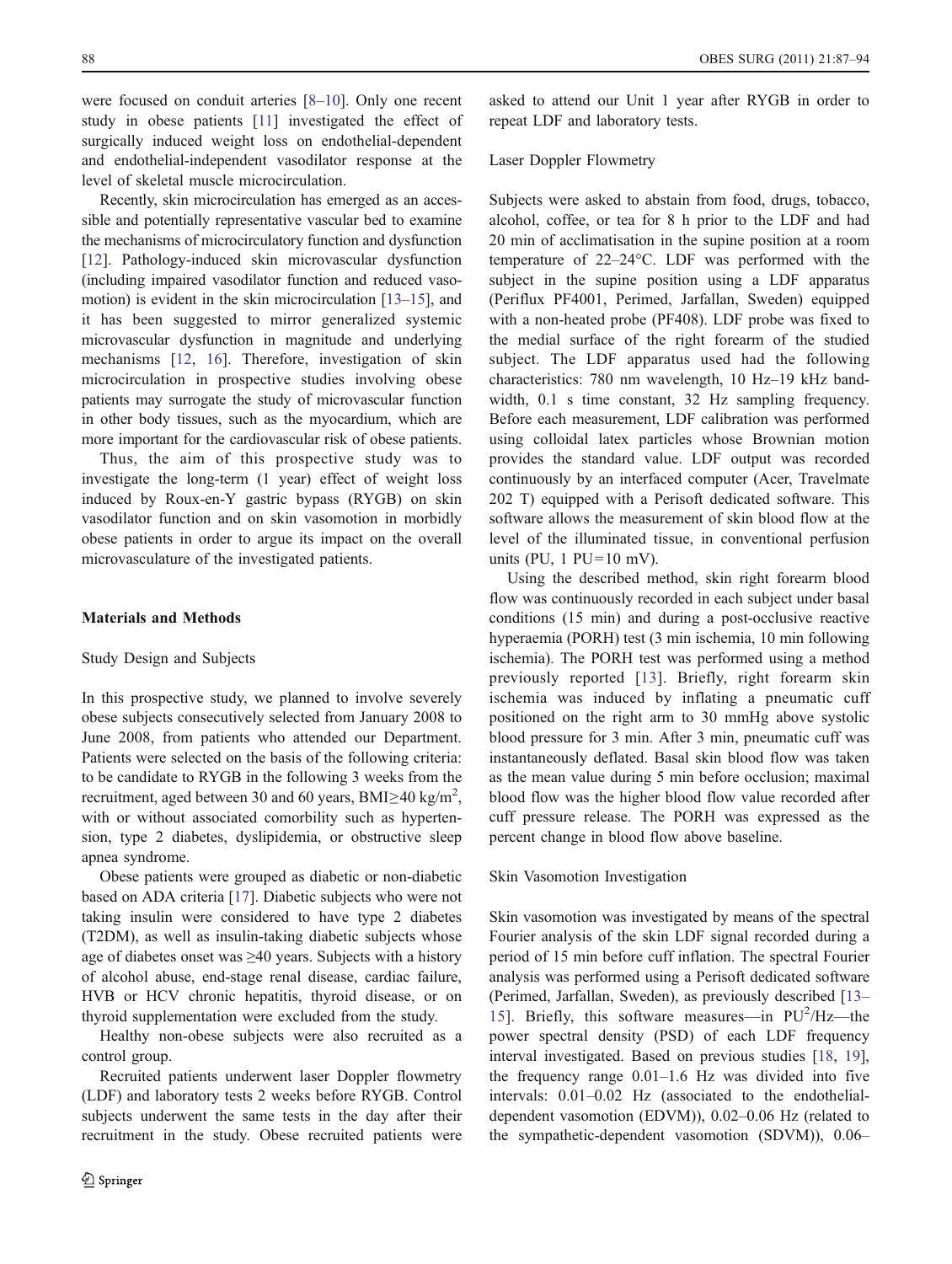0.2 Hz (related to the myogenic-dependent vasomotion (MDVM)), 0.2–0.6 Hz (related to the respiratory activity) and 0.6–1.6 Hz (synchronous with heart activity).

For the purpose of the present study (aimed to investigate skin vasomotion and not the all blood flowmotion) we only examined the three skin blood flow oscillations in the frequency range of 0.01–0.2 Hz, that are related to vasomotion.

The highest PSD value measured in each of these three frequency intervals was taken to be the PSD of that interval. The PSD of the of 0.01–0.2 Hz interval related to the overall vasomotion (OVM) was obtained by the sum of the PSD value of the 0.01–0.02 Hz, 0.02–0.06 Hz, and 0.06– 0.2 Hz intervals.

Since skin vasomotion measurements are influenced by changes in skin blood flow [\[20](#page-6-0), [21\]](#page-6-0), we normalised PSD (N-PSD) for the resting blood flow values measured from the same time-window.

#### Laboratory Tests

Subjects were examined in the morning after an overnight (12–14 h) fast.

Peripheral blood samples were obtained for determination of the lipid profile, plasma glucose,  $HbA_{1c}$  and insulin concentrations. Fasting and 2-h post-load plasma glucose concentration was measured on a Beckman Glucose Analyzer 2 (Beckman, Fullerton, CA, USA). Fasting concentrations of low-density lipoprotein cholesterol, high-density lipoprotein cholesterol, total cholesterol, and triglycerides serum levels were also measured (Synchron CX4, Beckman Instruments, Inc., Brea, CA, USA). Plasma insulin was measured by radioimmunoassay (Linco Research, St. Charles, Missouri, USA).

#### Statistical Analysis

All the data were expressed as mean  $\pm$  standard error (SEM) or as mean  $\pm$  standard deviation (SD). Comparison between control subjects and obese patients before surgery was performed using the analysis of variance (ANOVA) for unpaired data or the Kruskal–Wallis test, depending on data distribution. Comparison of obese patients before and after surgery was performed using ANOVA for repeated measures or Wilcoxon's test depending on data distribution. A  $p$  value  $\leq$ 0.05 was considered as statistically significant. Statistical analysis was performed using GraphPad Prism Software Inc.

# **Results**

From January 2008 to June 2008 we selected 37 obese patients, 18 with T2DM (Ob-T2DM) and 19 without

T2DM (Ob-NGT), who fitted the inclusion criteria of the study. These patients underwent LDF and laboratory tests before RYGB, as well as RYGB in the 3 weeks following their recruitment. Twenty-four of the 37 recruited patients (11 Ob-NGT and 13 Ob-T2DM) completed the follow-up and underwent LDF and laboratory tests  $12\pm2$  months after RYGB. Thirteen patients did not undergo to LDF and laboratory tests 1 year after RYGB because they did not accept to complete their follow-up. We recruited also 28 non-obese healthy subjects as a control group.

# Pre-surgery Results

Clinical and metabolic characteristics of the 37 obese patients enrolled in the study and the 28 control subjects are reported in Table 1. Ob-T2DM and Ob-NGT patients had similar clinical phenotypes, but diastolic blood pressure, fasting and 2-h plasma glucose and  $HbA_{1c}$  concentrations were higher in Ob-T2DM than Ob-NGT patients.

Results of baseline LDF and vasomotion measurements are reported in Table [2.](#page-3-0)

Both Ob-T2DM and Ob-NGT patients showed a significantly higher basal skin blood flow as compared to control subjects (12.03 $\pm$ 0.97 and 13.59 $\pm$ 1.40 vs 9.14 $\pm$ 0.84 PU, respectively,  $p=0.03$ ). After ischemia, there was a significant increase in skin blood flow in the all three groups, but the obese patients had a significantly lower PORH as compared with control subjects  $(481 \pm 62\%)$ and 419±50% for Ob-NGT and Ob-T2DM, respectively,

Table 1 Clinical and metabolic characteristics of 37 obese patients before surgery and of 28 control subjects

|                              | Ob-NGT<br>(19)        | $Ob-T2DM$<br>(18) | <b>CS</b><br>(37) |
|------------------------------|-----------------------|-------------------|-------------------|
| Number                       | 19                    | 18                | 28                |
| Sex (F/M)                    | 14/5                  | 13/5              | 21/7              |
| Age (years)                  | $40 \pm 8$            | $45 \pm 9$        | $44 \pm 10$       |
| BMI $(kg/m^2)^*$             | $47.0 \pm 11.8$       | $48.3 \pm 7.1$    | $22.7 \pm 2.3$    |
| $SBP$ (mmHg)*                | $133 \pm 20$          | $135 \pm 16$      | $124 \pm 8$       |
| DBP $(mmHg)°$                | $78 + 7$              | $85 \pm 6$        | $79+5$            |
| Triglycerides (mg/dl)        | $123 \pm 49$          | $168 \pm 105*$    | $94 \pm 20$       |
| Total cholesterol (mg/dl)    | $193 \pm 38$          | $193 \pm 35$      | $191 \pm 9.5$     |
| $HDL$ -cholesterol $(mg/dl)$ | $44 \pm 11$           | $44 \pm 10$       | $47 + 3$          |
| Fasting glucose (mg/dl)      | $92 \pm 10^{\circ}$   | $131 \pm 53$      | $96+7$            |
| 2-h glucose $(mg/dl)$        | $114 \pm 27^{\circ}$  | $227 \pm 29$      | $115 \pm 12$      |
| Fasting insulin $(\mu U/ml)$ | $18.5 \pm 8.5$        | $24.6 \pm 13.1*$  | $7.6 \pm 0.6$     |
| $HbA_{1c}$ (%)               | $5.4 \pm 0.6^{\circ}$ | $6.6 \pm 2.0$     | $5.2 \pm 0.2$     |

Ob-NGT normal glucose tolerance obese patients, Ob-T2DM type 2 diabetes obese patients, CS control subjects, BMI body mass index, SBP systolic blood pressure, DBP diastolic blood pressure

 $p \leq 0.05$  vs control group; Data are mean±SD  $p \leq 0.05$  vs Ob-T2DM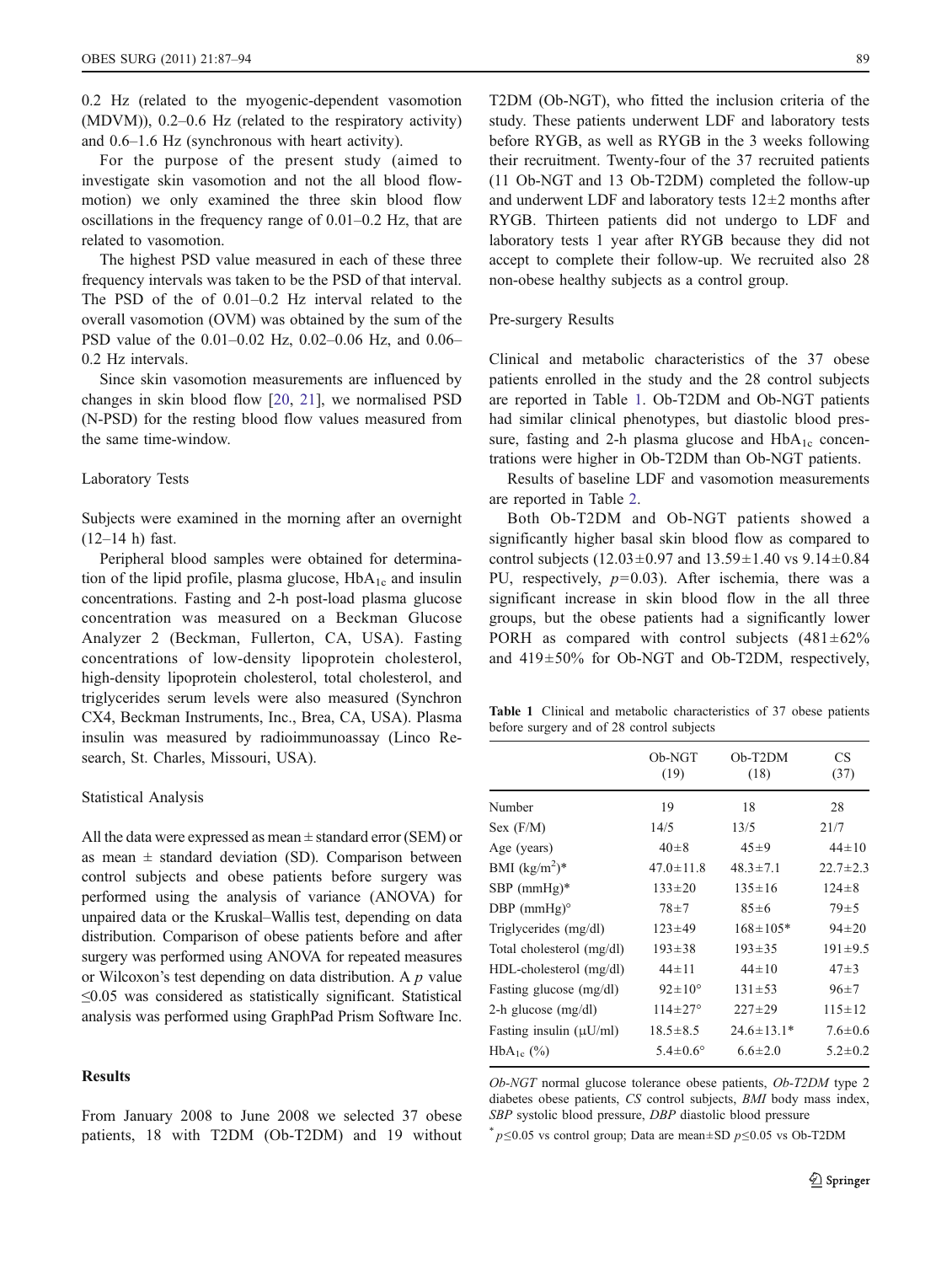| Parameter           | Ob-NGT<br>(19)   | $Oh-T2DM$<br>(18) | <b>CS</b><br>(37) | p      |
|---------------------|------------------|-------------------|-------------------|--------|
| Basal SBF (PU)      | $12.03 \pm 0.97$ | $13.59 \pm 1.40$  | $9.14 \pm 0.84$   | 0.03   |
| PORH $(\%)$         | $481 \pm 62$     | $419\pm50$        | $611 \pm 37$      |        |
| $OVM$ ( $PU/Hz\$ )  | $8.88 \pm 0.83$  | $8.43 \pm 0.79$   | $12.90 \pm 1.09$  | 0.0021 |
| SDVM $(PU/Hz\%)$    | $3.40 \pm 0.36$  | $3.55 \pm 0.37$   | $4.80 \pm 0.41$   | 0.013  |
| MDVM $(PU/Hz%)$     | $2.15 \pm 0.26$  | $2.07 \pm 0.28$   | $3.76 \pm 0.46$   | 0.0055 |
| $EDVM$ ( $PU/Hz\$ ) | $3.33 \pm 0.42$  | $2.81 \pm 0.27$   | $4.32 \pm 0.46$   |        |

<span id="page-3-0"></span>Table 2 Skin blood flow and vasomotion parameter investigated in 37 obese patients (before surgery) and in 28 control subjects

Ob-NGT normal glucose tolerance obese patients, Ob-T2DM type 2 diabetes obese patients, CS control subjects, SBF skin blood flow, PU perfusion unit, PORH post-occlusive reactive hyperaemia, OVM overall vasomotion, SDVM sympathetic-dependent vasomotion, MDVM myogenic-dependent vasomotion,  $EDVM$  endothelial-dependent avsomotion. Data are mean  $\pm$  SEM. The asterisk indicates that the p value is only related to the difference between control subjects and type 2 diabetes obese patients

 $p=0.013$  vs 611 $\pm$ 37% of controls) regardless for diabetes status.

Similarly, N-PSD of OVM, SDVM, and MDVM were each lower in obese patients than in controls, regardless of diabetes status. N-PSD of EDVM was lower in obese patients, but the difference was only significant for the Ob-T2DM group  $(p=0.04)$ .

## Post-surgery Results

A major weight loss (∼40 kg on average) occurred in the 24 patients who completed the follow-up about 1 year after RYGB. As expected, fasting plasma glucose and  $HbA_{1c}$  in Ob-T2DM patients was reduced 1 year after surgery in comparison to before surgery in the same patients (Table 3). Blood pressure was reduced 1 year after surgery both in Ob-T2MD and in Ob-NGT patients in comparison to before surgery in the same patients (Table 3).

Basal skin blood flow decreased and PORH significantly increased (by ∼50% each) in obese patients 1 year after RYGB in comparison to before RYGB, similarly in Ob-NGT and Ob-T2DM (Fig. [1](#page-4-0)), with complete normalisation of PORH (no significant difference in comparison with control subjects was observed). No significant difference in PORH was observed between Ob-NGT and Ob-T2DM

patients after RYGB. After RYGB, all measures of skin vasomotion (N-PSD of OVM, SDVM, MDVM, and ESDM) significantly increased as compared to before surgery (with respective  $p$  values of 0.0014, 0.008, 0.008, and 0.0048) (Fig. [2](#page-4-0)), with their complete normalisation (no significant difference in post-surgery vasomotion measures was observed in comparison with control subjects). Moreover, no significant difference in all measures of skin vasomotion was observed between Ob-NGT and Ob-T2DM patients after RYGB. However, the post-surgery N-PSD value of the MDVM component tended to be higher in Ob-T2DM than in Ob-NGT, with a difference between Ob-T2DM and Ob-NGT very near to the statistical significance  $(p=0.06)$ .

On the pooled pre- and post-surgery data, a significant inverse correlation was found between BMI and PORH  $(r^2 =$ 0.20,  $p=0.0013$ ) (Fig. [3\)](#page-5-0). No significant correlation was found between BMI and PORH in each sub-groups of Ob-NGT and Ob-T2DM patients.

## **Discussion**

The main finding of the present study was that surgically induced major weight loss in severely obese patients

Table 3 Clinical and metabolic characteristics of 24 obese patients before surgery and in the same patients 1 year after surgery

NGT-pt normal glucose tolerance patients, T2DM-pt type 2 diabetes patients, CS control subjects, BMI body mass index, SBP systolic blood pressure, DBP diastolic blood pressure

 $**p*≤0.05$  for the time factor by repeated measures ANOVA

|                             | NGT-pt         |                | T2DM-pt        |                |
|-----------------------------|----------------|----------------|----------------|----------------|
|                             | Before surgery | After surgery  | <b>Before</b>  | After          |
| Sex (F/M)                   | 8/3            | 10/3           |                |                |
| Age (years)                 | $40+9$         | $41 \pm 9$     | $45 + 9$       | $46 + 9$       |
| BMI $(kg/m^2)^*$            | $47.1 \pm 7.8$ | $32.3 \pm 6.9$ | $49.5 \pm 6.3$ | $32.7 \pm 4.4$ |
| $SBP$ (mmHg)*               | $136 \pm 21$   | $116 \pm 13$   | $142 \pm 13$   | $134 \pm 12$   |
| DBP $(mmHg)*$               | $79 + 7$       | $74 + 9$       | $87 \pm 6$     | $79 + 7$       |
| Fasting glucose $(mg/dl)^*$ | $85 \pm 6$     | $80+7$         | $101 \pm 11$   | $83 \pm 13$    |
| $HbA_{1c}$ $(\%)^*$         | $5.6 \pm 0.7$  | $5.4 \pm 0.4$  | $5.9 \pm 0.9$  | $5.5 \pm 0.4$  |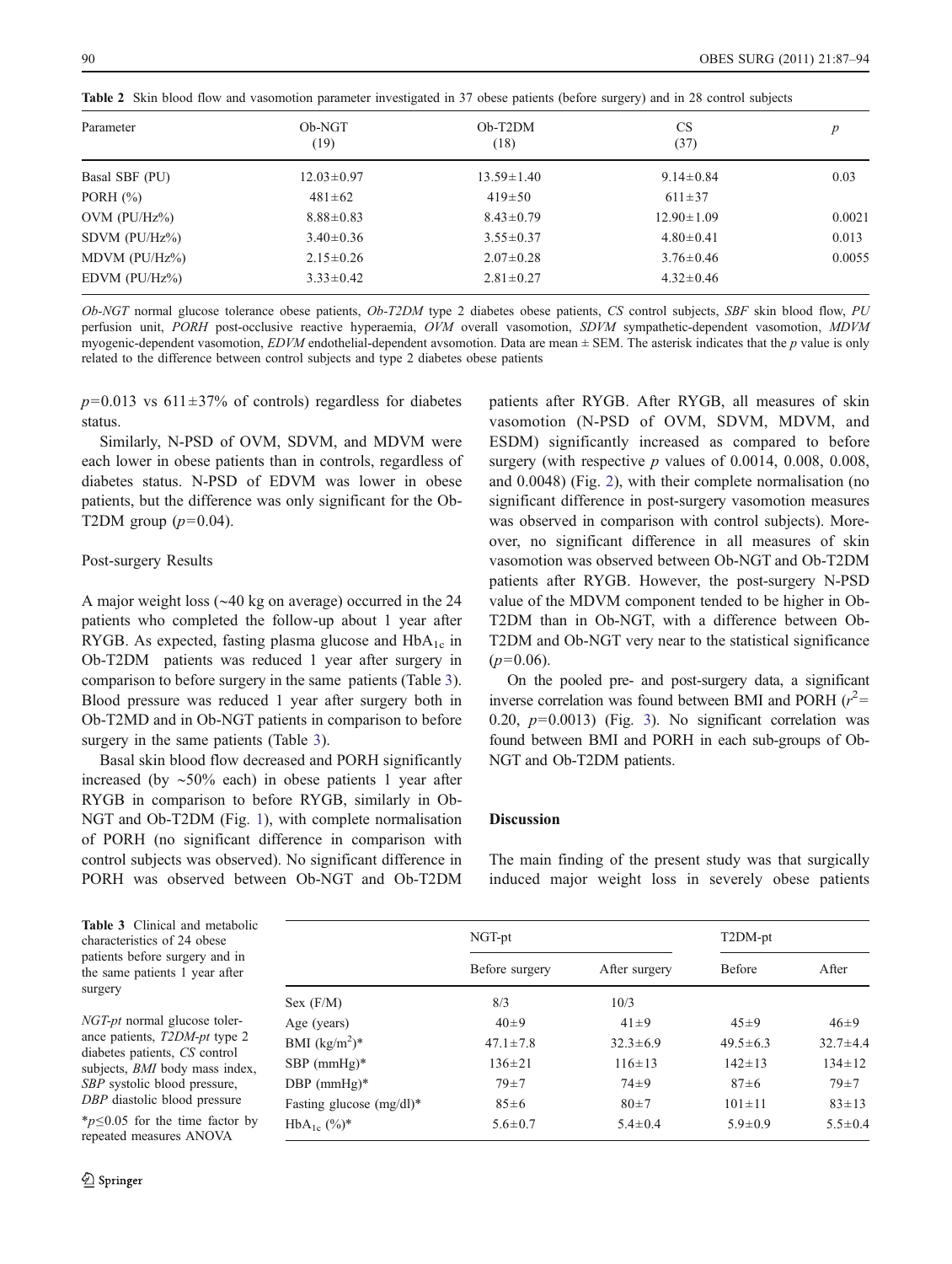<span id="page-4-0"></span>Fig. 1 Basal and post-ischemic skin blood flow in morbidly obese subjects with (Ob-T2DM) or without (Ob-NGT) type 2 diabetes, before and 1 year following weight reduction by Roux-en-Y gastric bypass surgery (RYGB). Data are mean and SEM, asterisks indicate differences at the  $p \le 0.05$  level



resulted in a full normalisation in skin vasodilator function and in skin vasomotion about 1 year after RYGB. Changes in skin vasodilator function and skin vasomotion following weight loss were essentially similar in obese patients with or without diabetes. A further finding of the present study was that skin vasodilator function and skin vasomotion were reduced in severely obese patients before RYGB in comparison with lean, healthy subjects.

To our knowledge, this is the first study which prospectively investigated the effect of surgically induced sustained weight loss on skin microvascular function in obese patients. Recently, skin microvascular function has been suggested to mirror microvascular function in other body tissues [\[12,](#page-6-0) [16\]](#page-6-0). Skin vasodilator function, which can be easily and noninvasively investigated by means of LDF, is generally considered such as an indicator of the overall skin

Fig. 2 Indices of vasomotion in morbidly obese subjects with (Ob-T2DM) or without type 2 diabetes (Ob-NGT) before and 1 year following weight reduction by Roux-en-Y gastric bypass surgery (RYGB). Data are mean and SEM, asterisks indicate differences at the  $p \le 0.05$ level. OVM overall vasomotion, EDVM endothelial-dependent vasomotion, SDVM sympathetic-dependent vasomotion, MDVM myogenicdependent vasomotion



2 Springer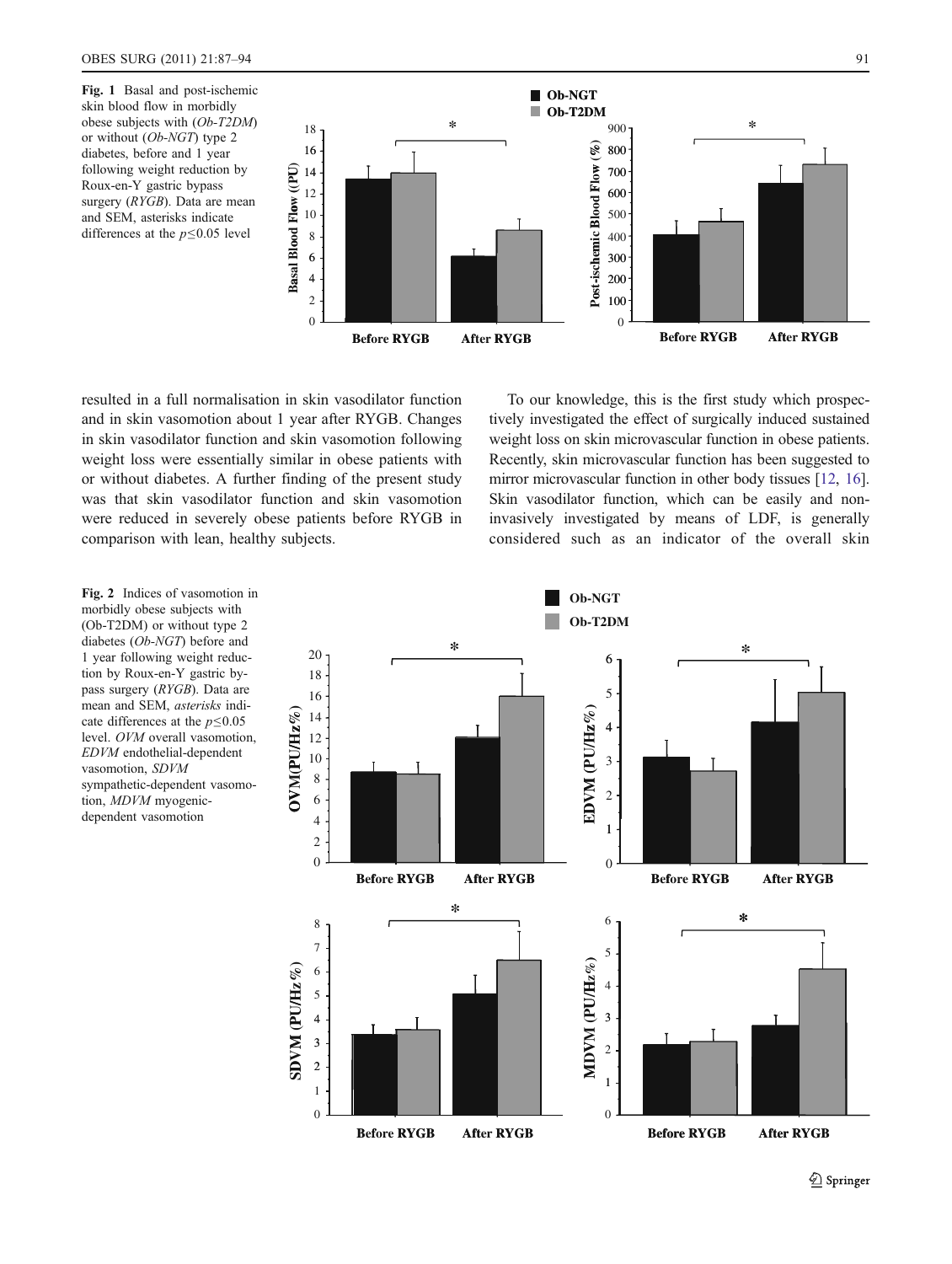<span id="page-5-0"></span>

Fig. 3 Inverse correlation between BMI and post-ischemic vasodilatation in morbidly obese subjects before and 1 year after surgically induced weight loss  $(r^2=0.20, p=0.0013)$ 

microvascular function, including endothelial-dependent and endothelial-independent mechanisms [[15](#page-6-0), [16,](#page-6-0) [22](#page-7-0)]. Using LDF technique, the sudden rise in skin blood flow occurring after the release of arterial occlusion, as the consequence of microvessel smooth muscle relaxation distal to the site of circulatory arrest [[23](#page-7-0)], can be monitored and measured. Some evidence also suggests that this test is a reliable indicator of cardiovascular risk of investigated subjects [[24\]](#page-7-0).

Skin vasomotion is the rhythmic variation of skin microvessel diameter due to rhythmic contraction and dilatation of microvessel walls. Vasomotion is responsible for skin microcirculatory blood flow oscillations in microvessels, the so-called blood flow motion [\[25](#page-7-0)]. Results of studies based on the theoretical analysis of complex oscillations in multibranched microvascular networks [[26,](#page-7-0) [27](#page-7-0)] suggest that stimulated vasomotion can increase the mean blood flow by 40–60% as compared to steady perfusion conditions. More recently, an in vivo study in rabbit ear skin clearly demonstrated that increase in microvascular vasomotion enhances tissue perfusion and promotes material exchange between tissue and blood [\[28](#page-7-0)]. Three mechanisms have been invoked for skin vasomotion: activity of microvessel endothelial cells [\[18](#page-6-0), [19\]](#page-6-0), sympathetic discharge [\[29](#page-7-0), [30\]](#page-7-0), and spontaneous activity of the microvessel smooth muscle cells [[31\]](#page-7-0). Each of these vasomotion mechanisms is responsible for a specific blood flow motion component within a given frequency interval. In particular, the flow motion components with frequency interval of 0.01–0.02 Hz, 0.02–0.06 Hz, and 0.06–0.2 Hz have been showed to be related to endothelium-dependent, sympathetic-dependent, and myogenic-dependent vasomotion, respectively [\[18](#page-6-0)]; their spectral density has been suggested to reflect the efficiency of the corresponding mechanism [[13,](#page-6-0) [15](#page-6-0), [18](#page-6-0), [19\]](#page-6-0).

Findings obtained in the present study represent a substantial advance in the knowledge of the effect of surgically induced sustained weight loss on peripheral microcirculation in obese patients. Only one previous study demonstrated an improvement in endothelial-dependent vasoreactivity at the level of skeletal muscle microcirculation in obese patients after sustained weight loss [[11\]](#page-6-0).

The full normalisation in skin vasodilator function and in skin vasomotion we observed in obese patients following surgically induced major weight loss argues for a complete recovery of skin microvascular dysfunction in the studied patients. Accordingly with the suggested property of skin microcirculation of reflecting generalized systemic microvascular dysfunction in magnitude and underlying mechanisms [\[12](#page-6-0)], results of the present study argue for a beneficial effect of surgically induced sustained weight loss on microvascular dysfunction at the level of other body tissues in the studied obese patients. This hypothetical and more generalized positive effect could have more important implications for cardiovascular risk of obese patients than the normalisation of microvascular dysfunction only at the level of skin.

With regard to the different vasomotion components, the spectral contribution of the all three frequency intervals of skin LDF signal investigated, was normalised after sustained weight loss in our patients (both in diabetics and non-diabetics). This suggests that sustained weight loss was associated with normalisation of the all three mechanisms responsible for vasomotion, such as the endothelial-, sympathetic-, and myogenic-dependent mechanism.

With regards to possible differences in skin vasomotion between Ob-2MD and Ob-NGT, its investigation was not the aim of our study. However, since type 2 diabetes was present in a sub-group of our obese subjects, we investigated possible changes in skin vasomotion not only in the whole sample of obese subjects, but also in the sub-groups of diabetics and non-diabetics. Before surgery we found a reduced EDVM in Ob-T2DM but not in Ob-NGT. This agrees with the results of previous studies in non-obese type 2 diabetic subjects [[21,](#page-6-0) [32\]](#page-7-0) which showed reduced vasomotion in patients compared with that observed in controls. On the contrary, we did not observe significant differences in post-surgery vasomotion measurements between Ob-T2DM and Ob-NGT. This last result could be due to the small sample of our study. Next studies aimed to investigate possible differences between Ob-T2DM and Ob-NGT in vasomotion changes associated to sustained weight loss should involve a bigger number of subjects.

The finding of a reduced skin vasodilator function and skin vasomotion, which we observed in obese patients before RYGB in comparison with lean healthy subjects, agrees with data obtained in previous studies [\[3](#page-6-0)–[5\]](#page-6-0). This confirms that obesity impairs skin microvascular function.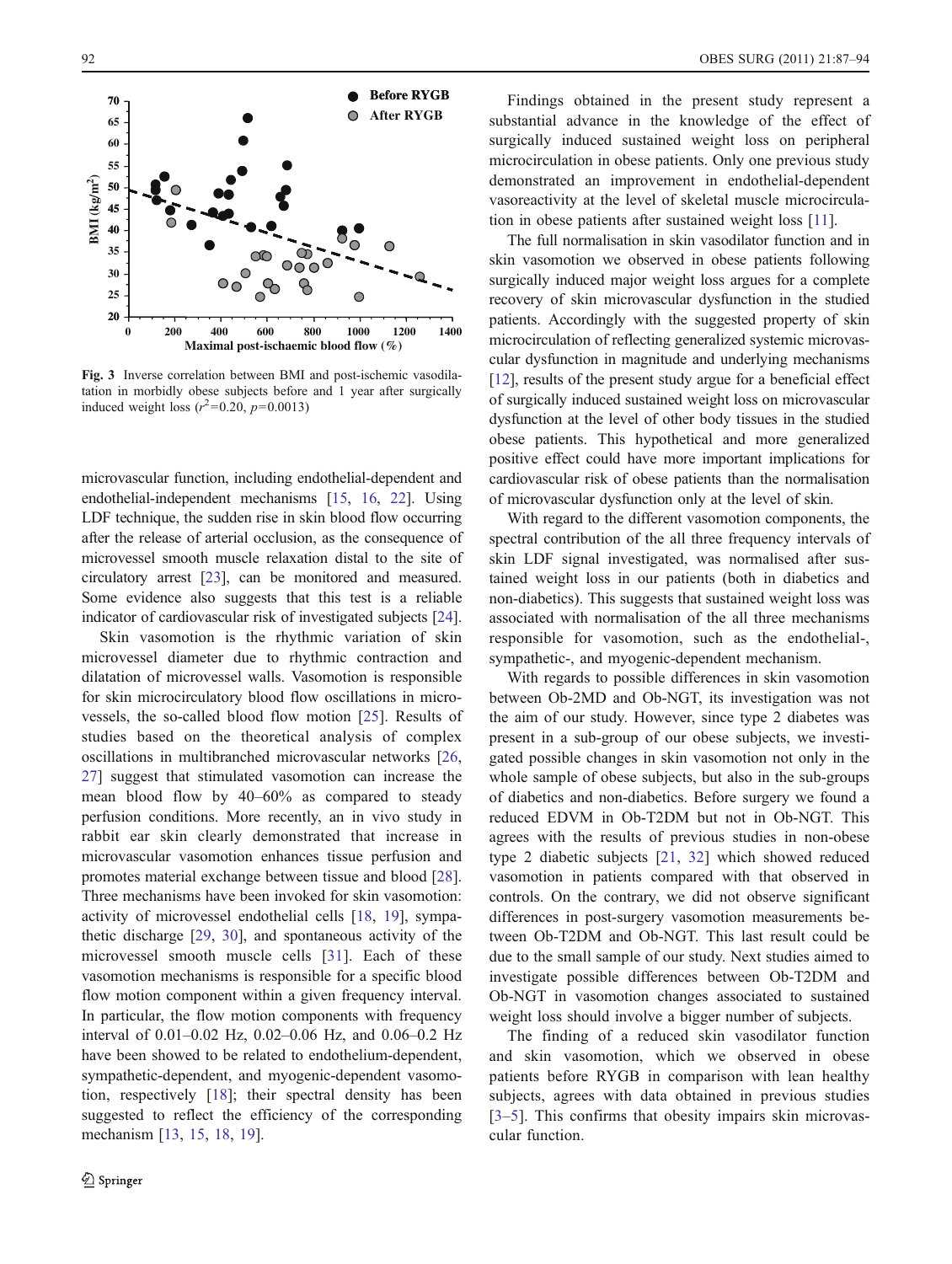<span id="page-6-0"></span>Other findings of this study are the higher skin blood flow we found in obese patients before surgery compared to lean control subjects, as well as its reduction after weight loss. Both these findings are difficult to be explained. In particular, the first one disagrees with previous observations showing no difference in basal skin perfusion between obese patients and lean subjects [3]. Here, it is pertinent to recall that microvessel tone in glabrous skin areas—such as the forearm skin where we took our flow measurements—is predominantly mediated by sympathetic cholinergic vasodilator nerves [[33\]](#page-7-0). An increased sympathetic tone could account for the higher skin blood flow in obese patients before weight loss, while, in its turn, a reduction in sympathetic over-activity after weight loss could account for the post-surgical reduction in basal skin blood perfusion. Nevertheless, differences in basal skin blood perfusion between obese patients and control subjects (as well as before and after weight loss in obese patients) did not influence our results on skin vasomotion and PORH, since the measurements of these parameters were normalised values for resting skin blood flow.

One weak point of our study is the small study sample, which might have interfered with some statistical comparisons. Further studies in a higher number of obese patients are needed in order to confirm our results. The inverse correlation between BMI and skin PORH, which we observed in our patients by pooling pre- and post-surgery data, needs to be verified by comparing surgically induced changes in BMI and PORH.

In conclusion, the present study shows that sustained weight loss due to RYGB resulted in a full normalisation in skin microvascuolar function in the studied obese patients. Findings of the present study argue for an improvement of generalized microvascular dysfunction in obese treated patients that could have positive implications for their cardiovascular risk. Further prospective studies in a higher number of obese patients are needed to verify these findings as well as the impact of surgically induced sustained weight loss on cardiovascular risk of obese patients.

Acknowledgements We thank the Hospital of Pisa for support in the part of this study concerning the laser Doppler flowmetry investigation.

Conflicts of interest The authors declare no conflict of interest.

#### References

- 1. Hubert HB, Feinleib M, McNamara PM, et al. Obesity as an independent risk factor for cardiovascular disease: a 26-year follow-up of participants in the Framingham Heart Study. Circulation. 1983;67:968–77.
- 2. Wilding J. Science, medicine, and the future. Obesity treatment. BMJ. 1997;315:997–1000.
- 3. de Jongh RT, Serne EH. RGIJ et al. Impaired microvascular function in obesity: implications for obesity-associated microangiopathy, hypertension, and insulin resistance. Circulation. 2004;109:2529–35.
- 4. Jonk AM, Houben AJ, de Jongh RT, et al. Microvascular dysfunction in obesity: a potential mechanism in the pathogenesis of obesityassociated insulin resistance and hypertension. Physiology. 2007;22:252–60.
- 5. Stapleton PA, James ME, Goodwill GA, et al. Obesity and vascular dysfunction. Pathophysiology. 2008;2:79–89.
- 6. de Jongh RT, Serné EH, IJzerman RG, et al. Impaired local microvascular vasodilatory effects of insulin and reduced skin microvascular vasomotion in obese women. Microvasc Res. 2008;75:256–62.
- 7. Steinberg HO, Chaker H, Leaming R, et al. Obesity/insulin resistance is associated with endothelial dysfunction. Implications for the syndrome of insulin resistance. J Clin Invest. 1996;97:2601–10.
- 8. Pierce GL, Beske SD, Lawson BR, et al. Weight loss alone improves conduit and resistance artery endothelial function in young and older overweight/obese adults. Hypertension. 2008;52:72–9.
- 9. Dengel DR, Kelly AS, Olson TP, et al. Effects of weight loss on insulin sensitivity and arterial stiffness in overweight adults. Metabolism. 2006;55:907–11.
- 10. Karason K, Wikstrand J, Sjöström L, et al. Weight loss and progression of early atherosclerosis in the carotid artery: a fouryear controlled study of obese subjects. Int J Obes Relat Metab Disord. 1999;23:948–56.
- 11. Lind L, Zethelius B, Sundbom M, et al. Vasoreactivity is rapidly improved in obese subjects after gastric bypass surgery. Int J Obes. 2009;33:1390–5.
- 12. Holowatz LA, Thompson-Torgerson CS, Kenney WL. The human cutaneous circulation as a model of generalized microvascular function. J Appl Physiol. 2008;105:370–2.
- 13. Rossi M, Ricco R, Carpi A. Spectral analysis of skin laser Doppler blood perfusion signal during skin hyperemia in response to acetylcholine iontophoresis and ischemia in normal subjects. Clin Hemorheol Microcirc. 2004;31:303–10.
- 14. Stewart J, Kohen A, Brouder D, et al. Non-invasive interrogation of microvasculature for signs of endothelial dysfunction in patients with chronic renal failure. Am J Physiol Heart Circ Physiol. 2004;287:H2687–96.
- 15. Rossi M, Carpi A, Di Maria C, et al. Absent post-ischemic increase of blood flowmotion in the skin microcirculation of healthy chronic cigarette smokers. Clin Hemorheol Microcirc. 2007;36:163–71.
- 16. Shamim-Uzzaman QA, Pfenninger D, Kehrer C, et al. Altered cutaneous microvascular responses to reactive hyperaemia in coronary artery disease: a comparative study with conduit vessel responses. Clin Sci (Lond). 2002;103:267–73.
- 17. The Expert Committee on the Diagnosis and Classification of Diabetes Mellitus. Report of the expert committee on the diagnosis and classification of diabetes mellitus. Diab Care. 2002;25:S5–20.
- 18. Stefanovska A, Bracic M, Kvernmo K. Wavelet analysis of oscillations in the peripheral blood circulation measured by laser Doppler technique. IEEE Trans Biomed Eng. 1999;46:1230–9.
- 19. Kvernmo HD, Stefanovska A, Kirkeboen KA, et al. Oscillations in the human skin blood perfusion signal modified by endothelium-dependent and endothelium-independent vasodilators. Microvasc Res. 1999;57:298–309.
- 20. Benbow SJ, Pryce DW, Noblett K, et al. Flow motion in peripheral diabetic neuropathy. Clin Sci (Lond). 1995;88:191–6.
- 21. Schmiedel O, Schroeter ML, Harvey JN. Microalbuminuria in Type 2 diabetes indicates impaired microvascular vasomotion and perfusion. Am J Physiol Heart Circ Physiol. 2007;293:H3424– 4231.